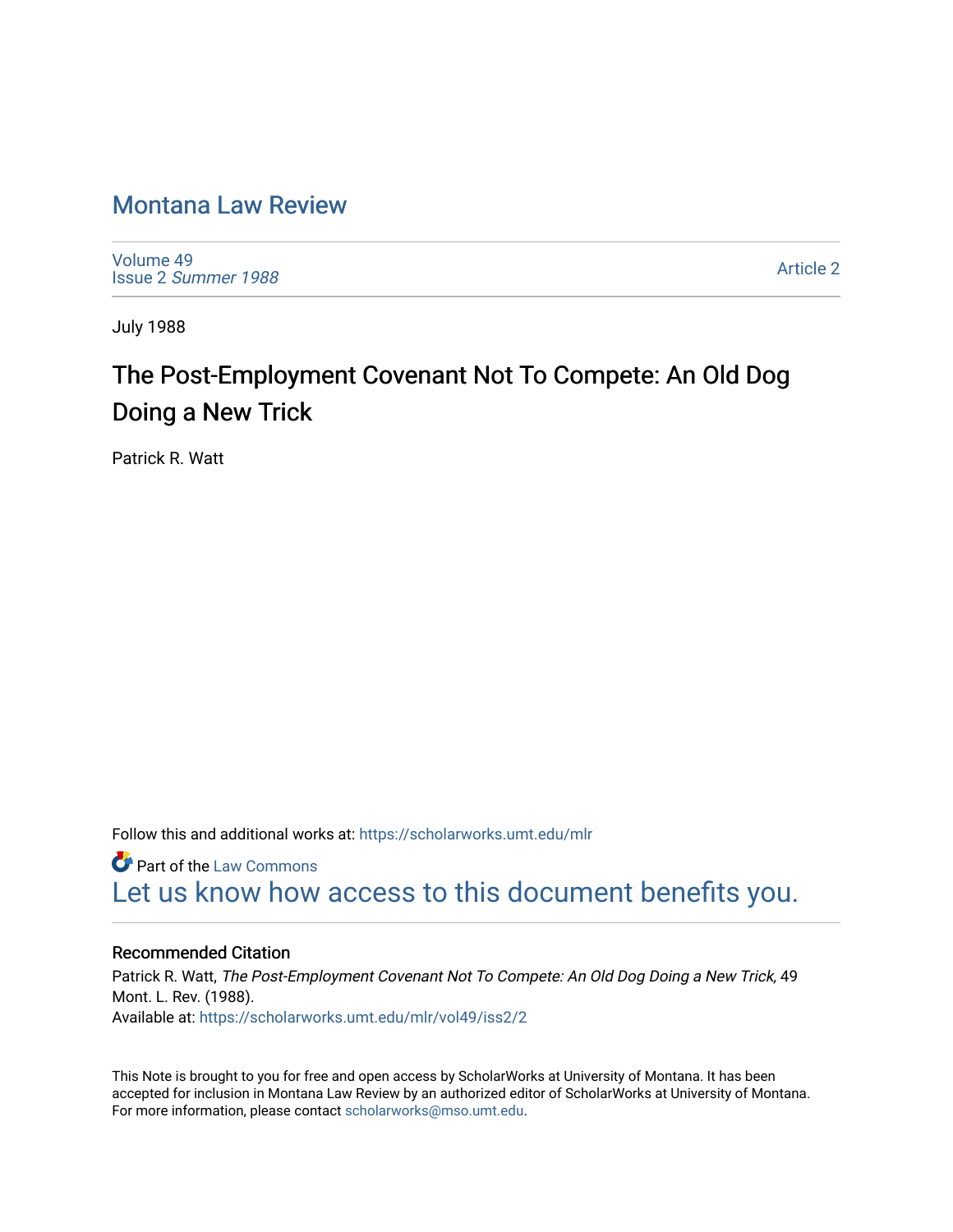# **NOTE**

## **THE POST-EMPLOYMENT COVENANT NOT TO COMPETE: AN OLD DOG DOING A NEW TRICK**

## **Patrick R. Watt**

### **I. INTRODUCTION**

In 1984 the public accounting firm of Dobbins, Deguire and Tucker, **P.C.** (hereinafter Dobbins), filed suit in Missoula County against three of its former employees alleging that each of the former employees had violated their employment contracts with Dobbins.1 The contract required each employee to pay Dobbins a fee if the employee obtained a Dobbins' client within twelve months after their employment with Dobbins ceased.<sup>2</sup> The amount of the fee was to equal **100** percent of the gross fees billed **by** Dobbins to the obtained customer, over the twelve-month period preceding the employee's termination.<sup>8</sup> Additionally, the employees were to pay the fee in "monthly installments over a three year period" with interest accruing at **8** percent per annum.4

Upon motion by the defense, the trial court dismissed the suit for failure to state sufficient facts upon which relief could be granted.<sup>5</sup> The trial court ruled that the payment terms Dobbins sought to enforce were void as a matter of law under section 28-2- 703 of the Montana Code Annotated.6 Specifically, the liquidated damages clause was found to constitute a penalty for breach of the employment agreement and thus was in restraint of trade.<sup>7</sup>

7. **Appellant's Opening Brief at A-2,** *Dobbins***, \_\_\_ Mont. \_\_\_, 708 P.2d 577 (1985),** Memorandum and Order of the lower court (available at the Montana State Law Library in Published by ScholarWorks at University of Montana, 1988

<sup>1.</sup> Dobbins, Deguire & Tucker, P.C. v. Rutherford, ....... Mont. ......., ......., 708 P.2d 577, 578 (1985).

<sup>2.</sup> *Id.* at , 708 **P.2d** at 578.

**<sup>3.</sup>** *Id.*

*<sup>4.</sup> Id.*

**<sup>5.</sup>** *Id.*

*<sup>6.</sup> Id.* at **-, 708 P.2d** at **578-79. (MONT. CODE ANN.** § **28-2-703 (1987)** was previously enacted as Sec. 2246, Civ. **C. 1895;** re-enacted as Sec. **5057,** Rev. **C. 1907;** re-enacted as Sec. **7559,** R.C.M. **1921;** re-enacted as Sec. **7559,** R.C.M. **1935;** re-enacted as R.C.M. 1947, **13-807.)**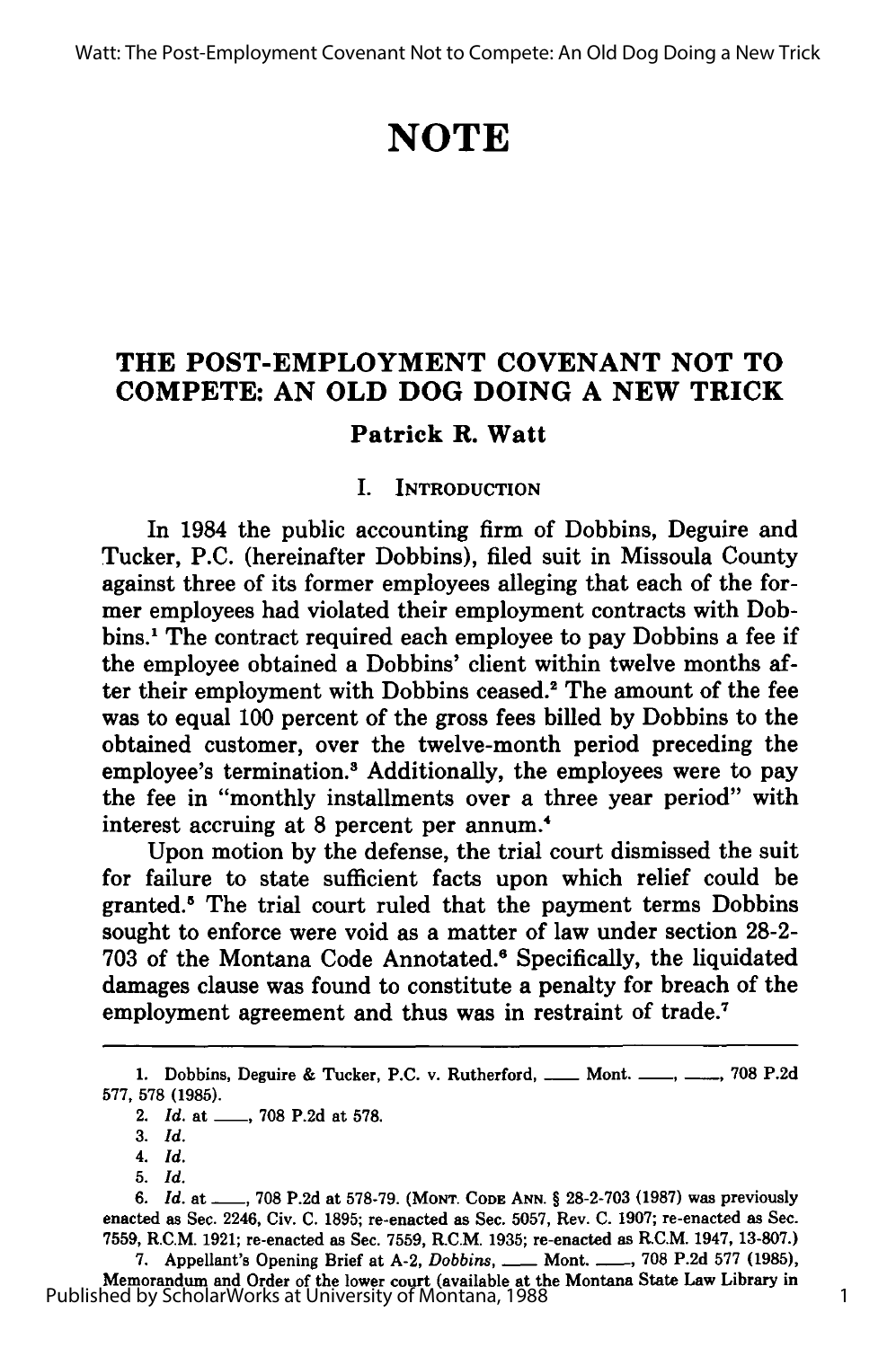On appeal **by** the plaintiff, a unanimous Montana Supreme Court reversed the holding of the lower court and remanded the case for further proceedings.<sup>8</sup> In doing so, the court announced that post-employment restraints that meet a test of reasonableness<sup>®</sup> are enforceable. Furthermore, the court limited its holding in an earlier case that appeared to have been controlling<sup>10</sup> and seemingly read new exceptions into the time tested section **28-2-703."**

The Montana Supreme Court's decision in *Dobbins* opened a Pandora's box of legal issues concerning the post-employment restraints placed on employees under employment contracts. This note will explore the effects the holding in *Dobbins* may have on employer-employee relationships in Montana and factors practitioners should consider when drafting or litigating a *Dobbins* type restraint. However, to provide an understanding of the possible ramifications of the *Dobbins* case, this note will initially review relevant decisions that preceded *Dobbins.*

#### II. HISTORY

In **18951"** Montana codified the public policy that declared unenforceable those contracts which restrained trade.<sup>13</sup> In doing so, Montana joined with the minority of states having codified this policy.'4 The language adopted in **1895** remains intact today, codified as section **28-2-703** which provides that "[a]ny contract **by** which anyone is restrained from exercising a lawful profession, trade, or business of any kind, otherwise than is provided **for..,** is

Helena, Montana).

12. Before this time, Montana had adopted the common-law rule that "contracts in restrain[t] of trade, generally, have been held to be void; while those limited as to time or place or persons have been regarded as valid, and duly enforced." Newell v. Meyendorff, **9** Mont. 254, **260, 23** P. **333,** 334 **(1890)** (quoting Alger v. Thatcher, **19** Pick. **51 (1837)).**

https://scholarworks.umt.edu/mlr/vol49/iss2/2

**<sup>8.</sup>** Dobbins, **-** Mont. at **\_\_, 708 P.2d** at **580.**

**<sup>9.</sup>** *Id. See infra* notes **51-52** and accompanying text.

**<sup>10.</sup> J.** T. Miller Co. v. Madel, **176** Mont. 49, **575 P.2d 1321 (1978);** *see infra* notes **53-** 54 and accompanying text.

**<sup>11.</sup>** *Dobbins,* **-** Mont. at **\_\_, 708 P.2d** at **759;** for a listing of cases construing this statute see *infra* note **19.**

**<sup>13.</sup>** Currently codified as **MONT. CODE ANN. § 28-2-703 (1987).** *See supra* note **6** for prior codification. (The language was adopted from **CAL.** Civ. **C.** Sec. **1673; FIELD** Civ. **C.** Sec. **833).**

<sup>14.</sup> *See* Comment, *Covenant not to Compete: A Survey of Kansas and Missouri Law,* **53 UMKC** L. **REV. 237,** n.100 **(1985)** (citing **ALA. CODE § 8-1-1 (1975); CAL.** Bus. **& PROF. CODE § 16600-02** (West 1964); COLO. **REV. STAT. § 8-2-113-(2), (3) (1973 &** Supp. **1982);** HAW. **REV. STAT. §** 480-4 **(1976); LA. REV. STAT. ANN. § 23:921** (West 1964); **MICH. COMp. LAWS §§** 445.761, 445.766 (1948); **N.D. CENT. CODE § 9-08-06 (1975); OKLA. STAT. ANN.** tit. **15, § 217-19** (West **1966); S.D. CODIFIED LAWS ANN. §§ 53-9-8** to **-11 (1980);** WIS. **STAT. ANN. §** 103.465 (West 1974).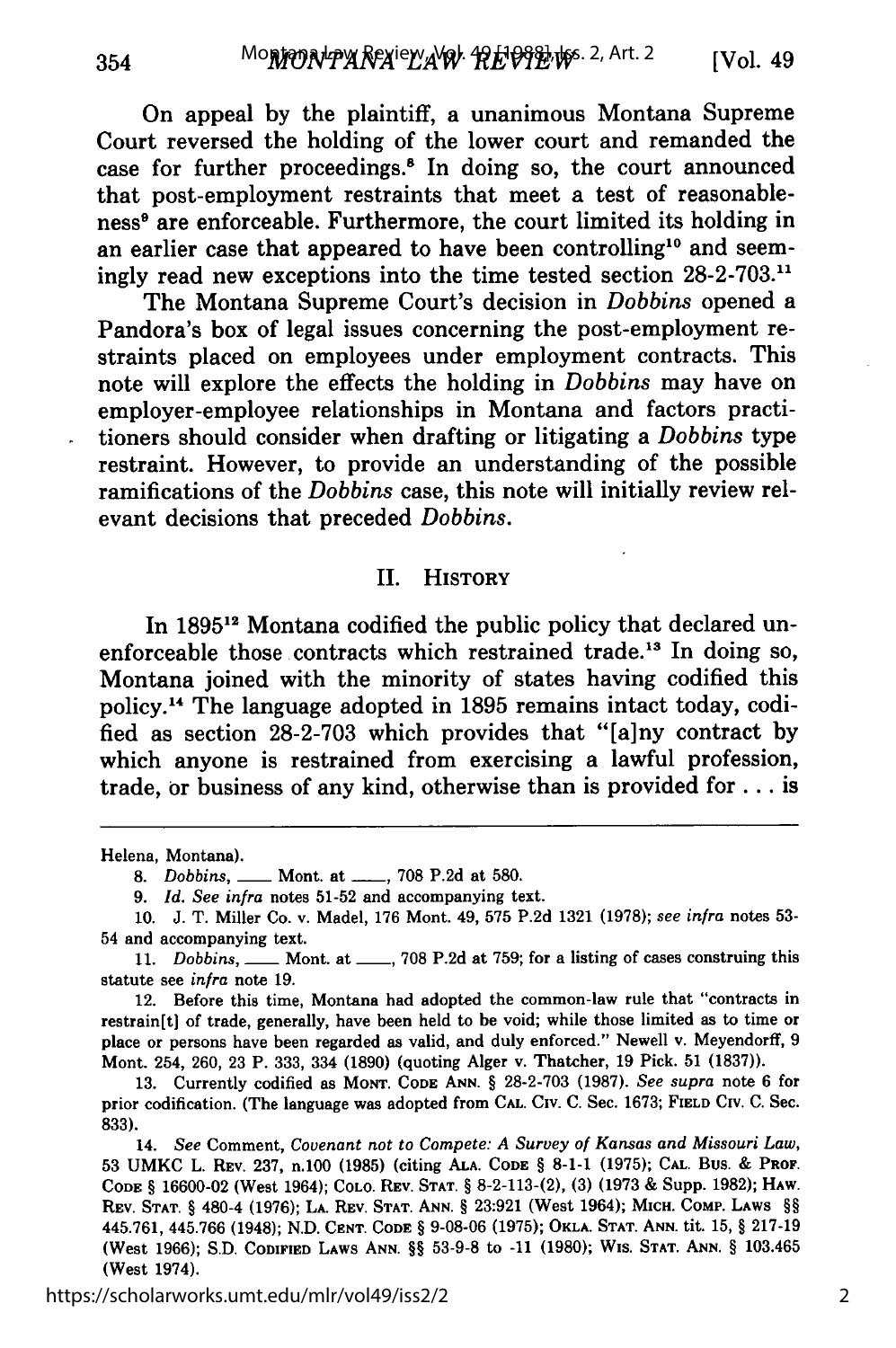Wa**ts:Jo**p Post-Employ**mgnt Envant Not to Compete: An Old O**lang a New Trick

to that extent void."

Two exceptions to the statutory general rule are found in its companion sections which allow for various restraints on trade associated with the sale of goodwill of a business $15$  and upon dissolution of a partnership.<sup>16</sup> From 1895 until today,<sup>17</sup> Montana statutes have authorized only those two exceptions.<sup>18</sup>

Since the adoption of section **28-2-703,** the Montana courts have seldom had occasion to void contractual attempts to restrain trade. 9 However, in the three instances prior to *Dobbins* when the court construed the validity of post-employment restraints on former employees, the court invalidated such attempts.<sup>20</sup>

In *Best Dairy Farms, Inc. v. Houchen*,<sup>21</sup> the Montana Supreme Court first considered the validity of an employer's attempt to restrain a former employee from engaging in competition. The plaintiff in *Houchen,* a milk products distributor, sought to enjoin its former salesperson from soliciting route customers whom the salesperson had served as its employee.<sup>22</sup> Although the employ-

**15. MONT. CODE ANN.** § **28-2-704(1987)** provides:

**(1)** One who sells the goodwill of a business may agree with the buyer to refrain from carrying on a similar business within the areas provided in subsection (2) so long as the buyer or any person deriving title to the goodwill from him carries on a like business therein.

(2) The agreement authorized in subsection **(1)** may apply in:

(a) the city where the principal office of the business is located;

(b) the county where the principal office of the business is located;

(c) a city in any county adjacent to the county in which the principal office of the business is located;

(d) any county adjacent to the county in which the principal office of the business is located; or

(e) any combination of the foregoing.

16. **MONT. CODE ANN.** § 28-2-705 (1987) states: "Partners may, upon dissolution of a partnership, agree that one or more of them may not carry on a similar business within the areas provided in **28-2-704(2)."**

**17.** In **1983,** the legislature enlarged the geographical area in which a qualifying party could protect their interest from competition to include adjacent counties. Act of **1983, 1983** Mont. Laws 432, § 2 (codified as amended at MONT. **CODE ANN.** § 28-2-704(2)(c), **(d),** (e) **(1987).**

**18. J. T.** Miller Co. **v.** Madel, **176** Mont. 49, **52-53, 575 P.2d 1321, 1323 (1978).**

**19.** First Am. Ins. Agency v. Gould, **203** Mont. **217, 661 P.2d** 451 **(1983)** (covenants prohibiting employee from utilizing experience obtained through employment constituted an unlawful restraint on trade); Lar-Con Corp. v. Murman Properties, Ltd., **188** Mont. **183, 612 P.2d 676 (1980)** (covenant not to compete upon sale of goodwill of a business prescribed area greater than that allowed under MONT. **CODE ANN.** § **28-2-704** and thus was void); **J.T.** Miller Co. v. Madel, **176** Mont. 49, **575 P.2d 1321 (1978)** (covenant prohibiting employee from competing with employer was not enforceable); Wylie v. Wylie Permanent Camping Co., **57** Mont. **115, 187** P. **279 (1920)** (seller of corporate stock had no interest in goodwill of business and thus could not be restrained from competition).

20. *See infra* text accompanying notes 21-51.

21. **152** Mont. 194, 448 **P.2d 158 (1968).**

22. *Id.* at **195-97,** 448 **P.2d** at **159-60.**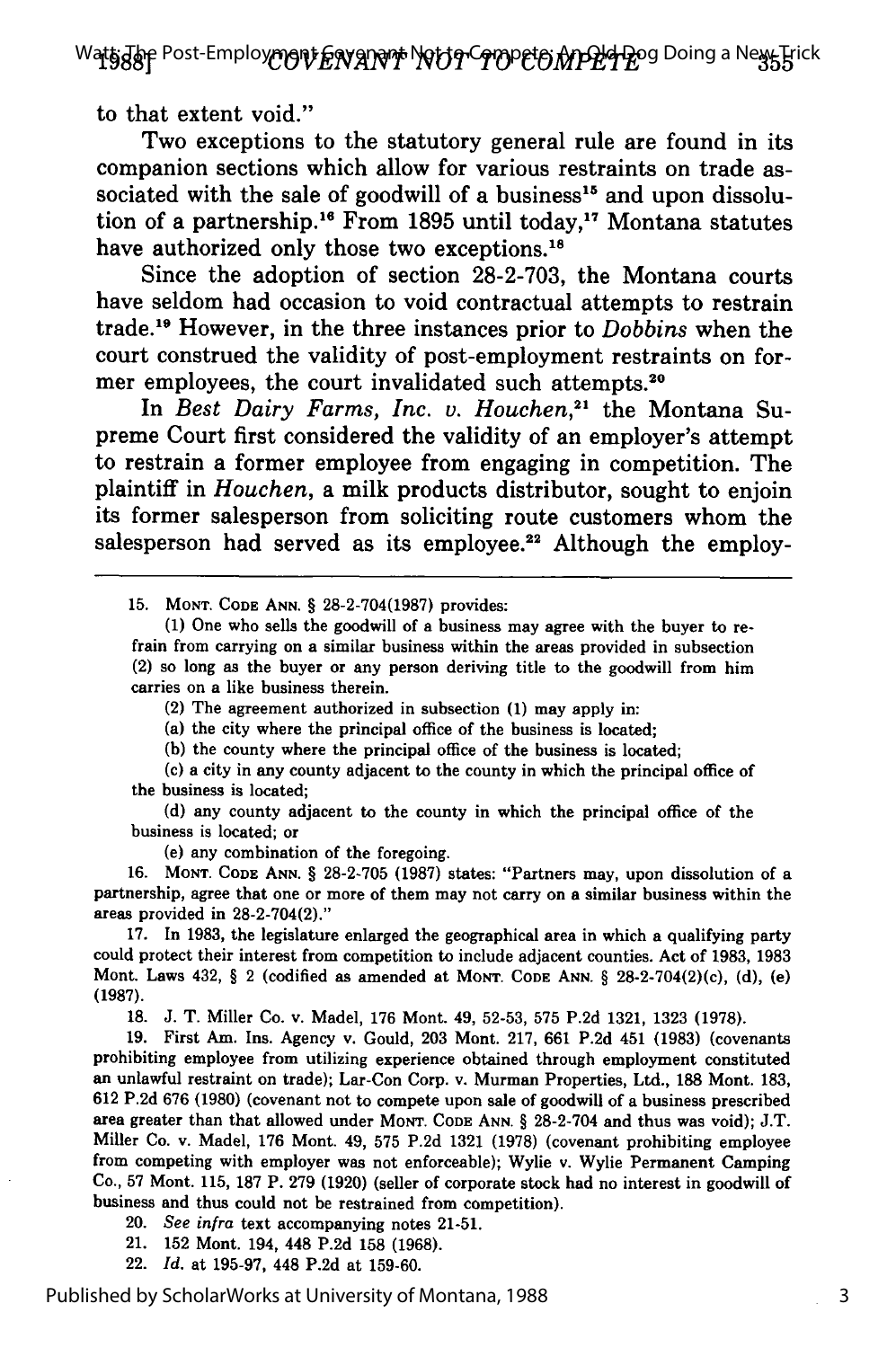ment contract between the parties was silent as to restrictions on post-employment solicitation of former route customers, the plaintiff-employer claimed that the defendant-employee breached his duty not to disclose confidential information he had obtained while in service of the employer.<sup>23</sup> The lower court rejected the employer's claim and rendered judgment for the defendant.<sup>24</sup>

In resolving the controversy, the court recognized that an employee may owe his former employer a duty not to disclose or use confidential information belonging to the employer.25 However, this duty is an exception to the general rule.<sup>26</sup> It arises only when the information is confidential and is not readily accessible to the competition.<sup>27</sup> Thus, the court found that the duty did not apply to the facts before it. The central factor in the court's determination was that the "customer's names and addresses . . . [were] readily accessible to anyone," and thus the employee lacked knowledge of any information that would afford the employer such protection.<sup>28</sup>

In 1978, in *J.T. Miller Co. v. Madel,29* the court dealt with the question of whether an employment contract which prohibited an insurance salesman from soliciting customers of his former employer for five years was void as a restraint of trade under section **28-2-703.30** The plaintiffs operated and managed a general insurance agency in Minnesota and employed the defendant, pursuant to an employment contract, as a field agent to sell credit life insurance to banking institutions. In **1975** the insurance agency transferred the agent to Montana. One year later, the agent resigned his

356

**26.** *Id.* at **199,** 448 **P.2d** at **161.** The court noted that "it is the general rule that in the absence of an express contract forbidding solicitation of a former employer's customers, an employee **...** may solicit the business of his former customers, and will not be enjoined from such solicitation at the insistence of his former employer." *(Citing with approval* Annotation, *Right in Absence of Express Contract to Enjoin Former Employee From Soliciting Complainants Customers,* **126** A.L.R. **758, 770** (1940)).

**<sup>23.</sup>** *Id.*

<sup>24.</sup> *Id.*

**<sup>25.</sup>** *Id.* at **198-99,** 448 **P.2d** at **160-61.** The court explained that the employee's duty not to disclose confidential information descends from two sources. The first is the employer's property right to everything acquired **by** the employee through his employment. **MONT. CODE ANN.** § **39-2-102 (1987).** The second is the common-law duty owed **by** an agent to principal: "[Tihe agent has a duty **...** not to use or disclose **. . .** trade secrets, written lists of names, or other similar confidential matters **.... " RESTATEMENT (SECOND) OF AGENCY** § **396 (1957).**

**<sup>27.</sup>** *Id.*

**<sup>28.</sup>** *Id.* Such information did not constitute a property right or trade secret because the information as to the identity of the customers was such "that anyone could easily ascertain who was delivering milk to a certain customer." *Id.* at **198,** 448 **P.2d** at **160.**

**<sup>29. 176</sup>** Mont. 49, **575 P.2d 1321 (1978).**

**<sup>30.</sup>** *Id.* at **50-52, 575 P.2d** at **1322-23.**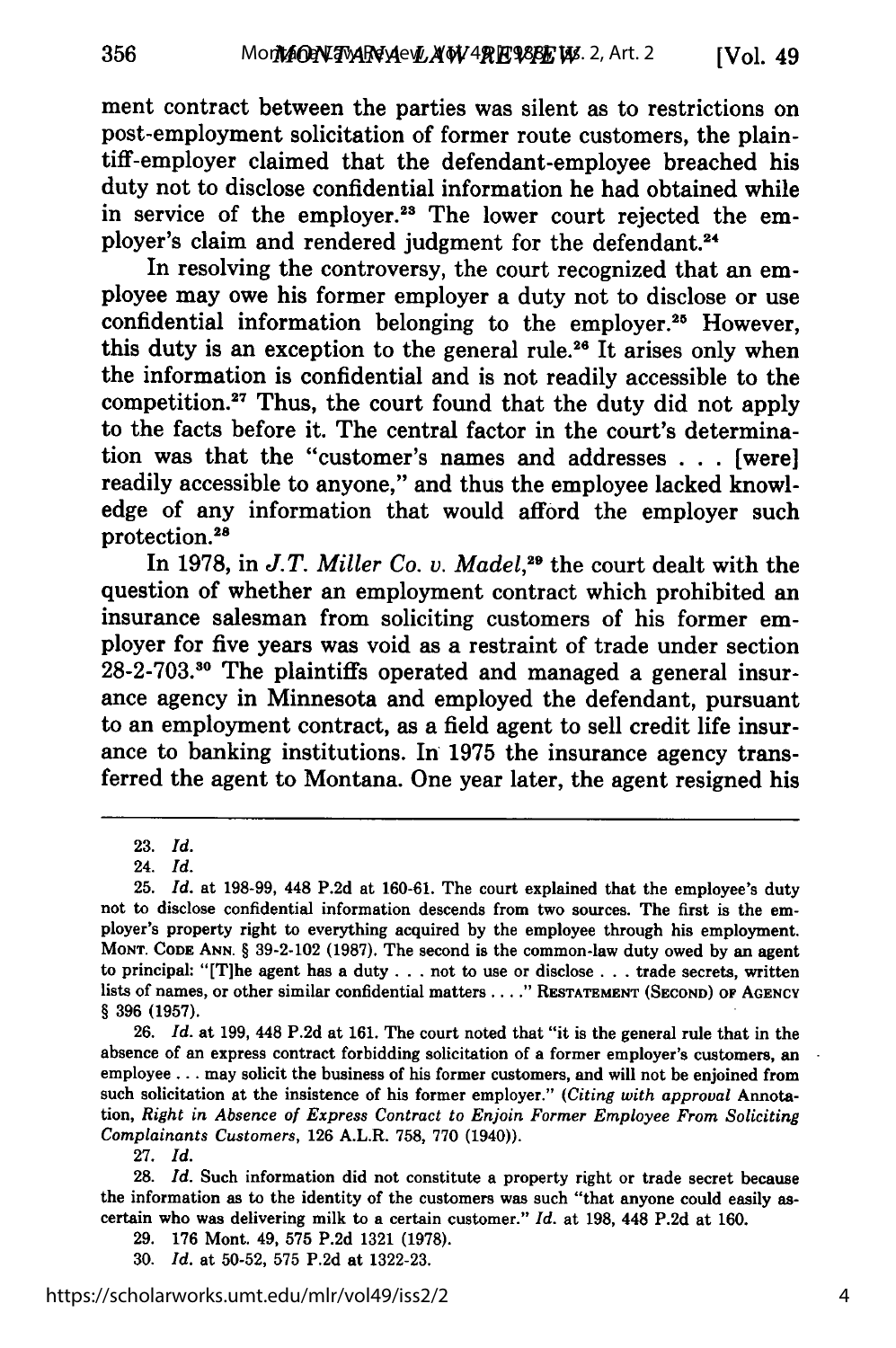employment with the plaintiffs and "immediately commenced employment with a competing insurance company."<sup>31</sup> In response, the agency filed suit in district court seeking to enjoin the "defendant from contacting or soliciting any of plaintiffs' customers with whom defendant had at any time dealt with on behalf of plaintiffs. '32 All told, the injunction would have precluded the former agent from selling credit life insurance to twenty-four out of the 158 banks in Montana.<sup>33</sup> Following a bench trial, the district court held that the employment contract was void because it violated public policy." On appeal before the Montana Supreme Court, the agency argued that the statute was not an absolute prohibition on restraints of trade, but allowed for reasonable restraints under the circumstances surrounding each particular contract.35 Additionally, the agency contended that the contractual restraints at issue merely protected confidential information and thus were an exception under the holding in *Houchen <sup>6</sup>*

In rejecting the employer's argument that the restraints were reasonable and thus enforceable, the court mandated that strict compliance with the statutory provisions was required for all covenants incident to employment contracts.<sup>37</sup> The court declared:

This court requires strict compliance with the statutory provisions of ... [Montana Code Annotated section 28-2-703] and companion sections .... [Montana Code Annotated sections 28- 2-704 and 28-2-705]. Plaintiffs' restrictive covenant, in their employment agreement, clearly does not qualify under either statutory exception **....** Accordingly, the directness of ... [Montana Code Annotated section 28-2-703] in its structure and the broadness of its terms commands the conclusion that it applies to the facts of this case and prohibits the restraint asserted.<sup>38</sup>

Additionally, the court rejected the plaintiffs' argument that the restraints at issue were enforceable under the confidential information exception set forth in *Houchen.* The information used by the employee to locate and solicit the business of his former

34. *Madel,* 176 Mont. at 51, 575 P.2d at 1322. *See also* Appellant's Opening Brief, Record at 5.

35. *Madel,* 176 Mont. at 52, 575 P.2d at 1323.

- 36. *Id.* at 53, 575 P.2d at 1323.
- 37. *Id.*
- 38. *Id.* at 52-53, 575 P.2d at 1323.

<sup>31.</sup> *Id.* at 51, 575 P.2d at 1322.

<sup>32.</sup> *Id.*

<sup>33.</sup> Appellant's Opening Brief at A-9, *Madel,* 176 Mont. 49, 575 P.2d 1321 (1978) (available at the Montana State Law Library in Helena, Montana). The parties stipulated to this number, which included only those banks the agent had previously contacted on behalf of the agency.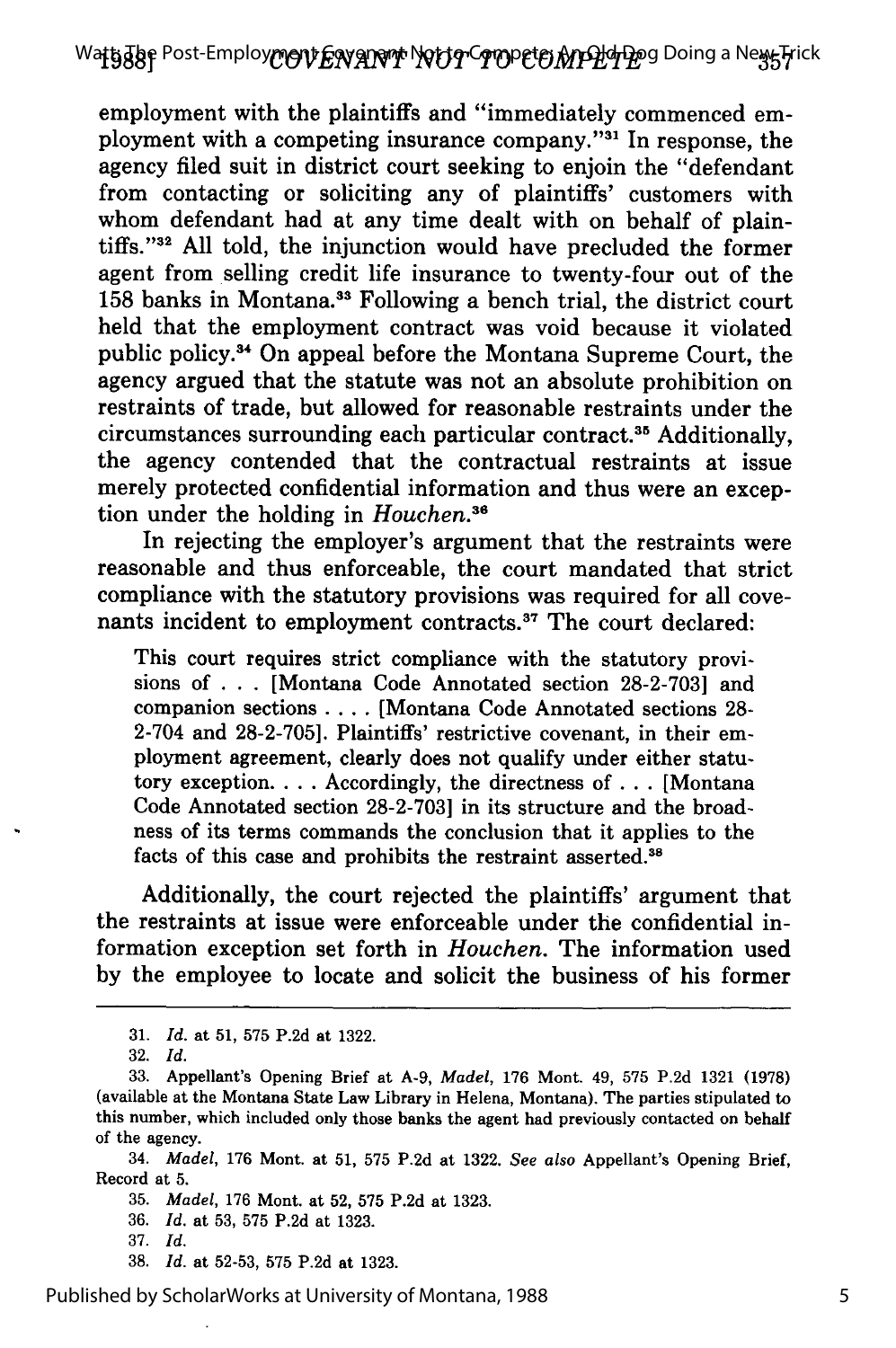employer's clients was well within the public domain<sup>39</sup> and thus did not constitute confidential information that would demand judicial protection.<sup>40</sup> The court also explained the framework of the confidential information protection permitted under *Houchen.* The court stated that once section 28-2-703 was found to be applicable law, the plaintiff bears the burden "to show that the restrictive covenant did not violate this section. '41

The court faced a similar situation to that in *Madel* in *First American Ins. Agency v. Gould.42* The plaintiff in *Gould,* a Great Falls insurance agency and former employer of the defendant, sought to enjoin the defendant from selling insurance in the Great Falls area.<sup>43</sup> The agency employed the defendant for approximately two and one half years as an insurance sales representative pursuant to an employment contract entered into at the inception of the defendant's employment. The contract contained both a covenant prohibiting competition within an area surrounding the plaintiff's agency, and a covenant not to disclose information obtained through the defendant's employment.<sup>44</sup> Upon leaving her employment, the defendant proceeded to open her own insurance agency, locating it in the vicinity of the plaintiff's agency.<sup>45</sup> Moreover, the defendant began soliciting business from customers to whom the defendant had sold policies while employed by the plaintiff.<sup>46</sup> Consequently, the agency brought suit to enforce the terms of the employment contract.<sup>47</sup> The trial court, however, denied the agency a permanent injunction and held that, as a matter of law, the covenants in the employment contract were void under section 28-2-703.48

On appeal, the agency argued for the enforcement of the covenants at issue. The court, in separate treatments, found both covenants to be unenforceable.<sup>49</sup> More importantly however, the court

41. *Id.* at 53, 575 P.2d at 1323.

42. 203 Mont. 217, 661 P.2d 451 (1983).

43. *Id.* at 218-20, 661 P.2d at 452-53.

44. *Id.*

45. *Id.* at 220, 661 P.2d at 453.

46. *Id.* at 220-21, 661 P.2d at 453.

- 47. *Id.* at 220, 661 P.2d at 453.
- 48. *Id.* at 222, 661 P.2d at 453.

49. *Id.* at 223-24, **661 P.2d** at 454. Initially, the court dismissed the issue of the cove- nants not to compete as blatantly prohibited under **MONT. CODE ANN.** § 27-2-703 (1987). Then, in a more thorough discussion, it held that the plaintiff failed to meet the burden of proving that the covenant not to disclose did not violate **MONT. CODE ANN.** § 27-2-703

https://scholarworks.umt.edu/mlr/vol49/iss2/2

**<sup>39.</sup>** *Id.* at 54, 575 **P.2d** at 1323. ("[D]efendant did nothing more than to contact banks which were obviously known and open to all vendors .... The knowledge of the banks was clearly within the public domain.")

<sup>40.</sup> *Id.* at 55, 575 P.2d at 1324.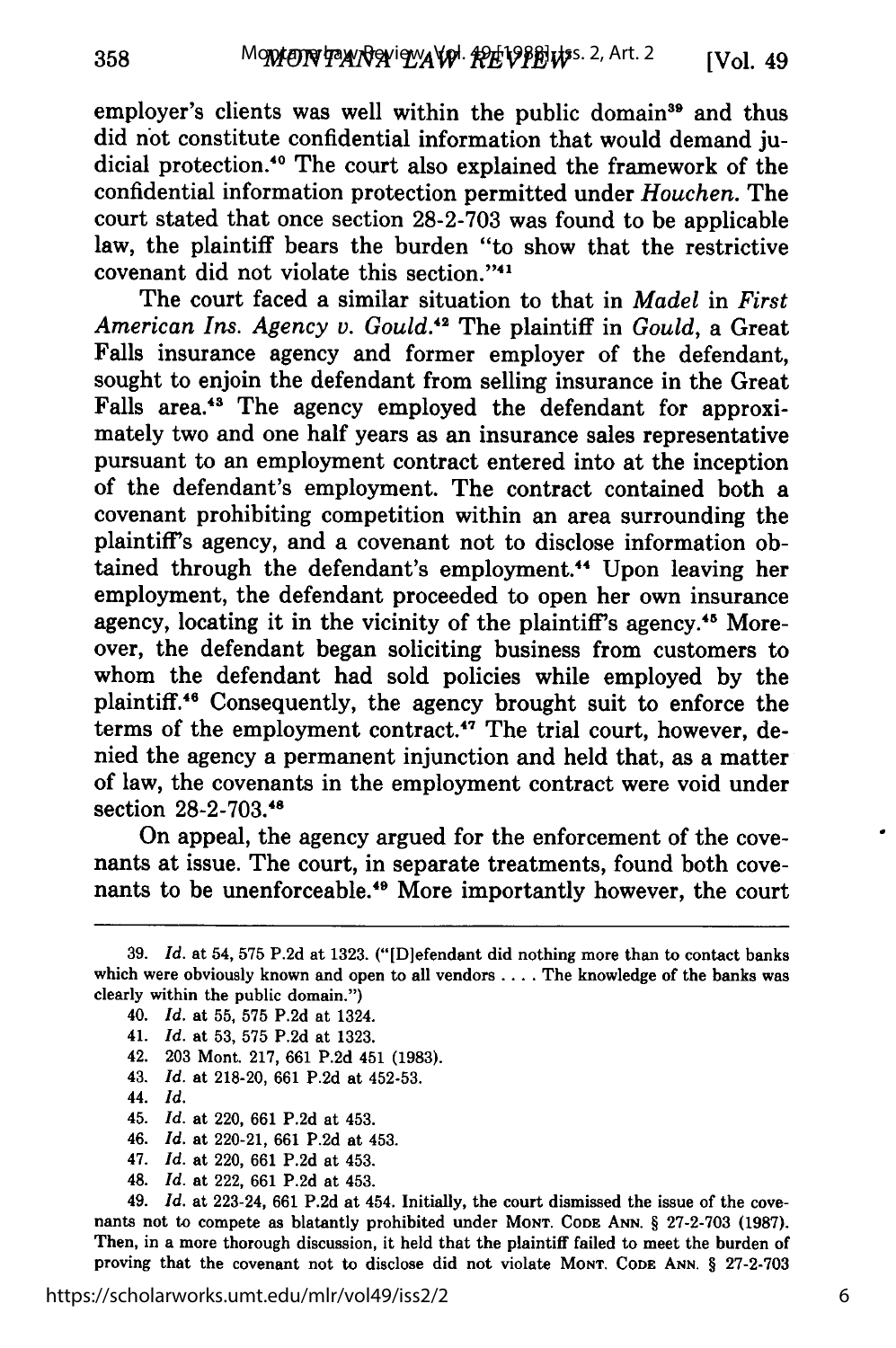# Watt: The Post-Emplo**yment Covenant Not to Compete: An Old** Dog Doing a New Trick<br>**1988]**

analyzed the legal framework supporting the *Houchen* exception to section 28-2-703. This analysis centered on the proof a plaintiff would need to meet the initial burden to overcome the provisions of the statute. This burden, explained the court, could be met by substantial credible evidence that the employee took property from the employer<sup>50</sup> or violated the employer's confidence.<sup>51</sup>

### III. **THE COURT'S HOLDING IN** *Dobbins*

In *Dobbins,* a unanimous Montana Supreme Court held that the contract provisions that the plaintiff sought to enforce did "not constitute a restraint of trade [as] prohibited **by"** section **28-2- 703.52** Furthermore, the court announced that the statute does not prohibit reasonable covenants in employment contracts. The test for reasonableness as set forth **by** the court requires: **"(1)** The covenant should be limited in operation either as to time or place; (2) the covenant should be based on some good consideration; and **(3)** the covenant should afford a reasonable protection for and not impose an unreasonable burden upon the employer, the employee, or the public."<sup>53</sup> The application of this test, said the court, "requires a balancing of the competing interests of the public as well as the employer and employee."<sup>54</sup>

Consequently, with its'declaration of the reasonableness standard, the court was forced to reexamine its holding in *Madel.* The court recognized the conflict between the rule announced in *Dobbins* and that of *Madel,* stating: "[t]here are statements made in *Madel* which are sufficiently broad to support the conclusion of the district court that any type of a restriction upon the exercise of a lawful profession must be invalidated."<sup>55</sup>

Thus, the court construed its holding in *Madel* as being limited **by** the fact that "the covenant not to compete was, in effect, an absolute prohibition upon **...** engage[ment] in the business of selling insurance."<sup>56</sup> The court additionally labeled the contract measure in *Madel* as prohibiting the plaintiff from doing business while the contract in *Dobbins* did not.

**(1987).**

52. Dobbins, \_\_\_\_ Mont. at \_\_\_\_, 708 P.2d at 580.

54. *Id.*

<sup>50.</sup> *Id.* This property usually consists of records, lists of customers or other documents belonging to the employer. *See Houchen,* 152 Mont. at 198, 448 P.2d at 161.

<sup>51.</sup> *Id.* (as where the employer can prove that the employee memorized privileged information and used or disclosed such information outside the scope of employment.)

<sup>53.</sup> *Id.*

<sup>55.</sup> *Id.* at \_\_, 708 P.2d at 579.

<sup>56.</sup> *Id.*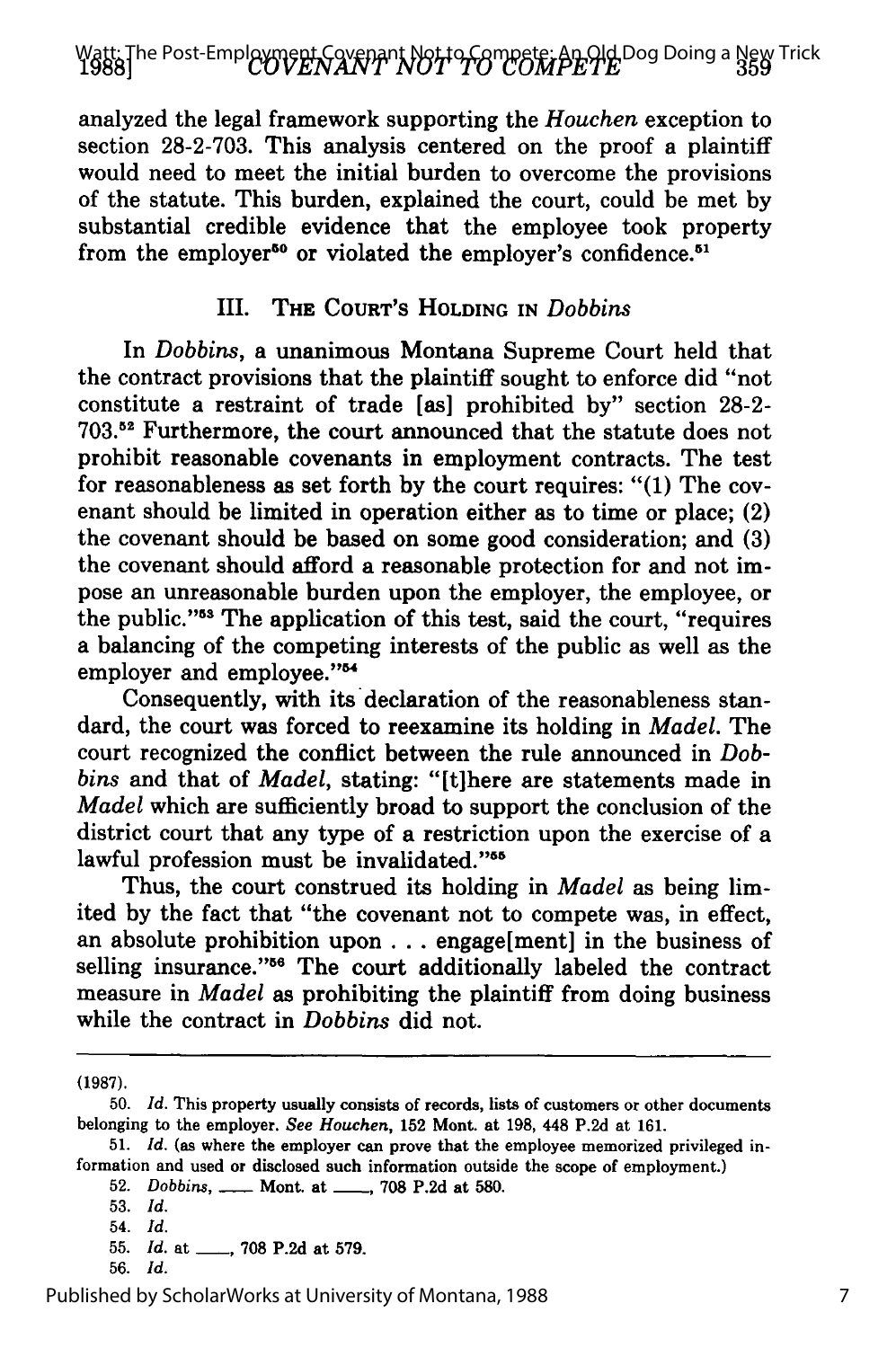### IV. ANALYSIS OF THE COURT'S **HOLDING** IN *Dobbins*

The court treated the reimbursement provision in the contract between Dobbins and the former employees, as a restrictive covenant.<sup>57</sup> However, instead of applying the strict compliance rule found in *Madel* and applied **by** the district court, the court applied a traditional "rule of reason" that allowed enforcement of the contract.58 Although this approach seemingly reversed long professed tenets of the court when construing section **28-2-703** and its predecessors," the opposite is true.

In interpreting the statute, the court cited a **1979** restraint-oftrade case testing the enforceability of a restrictive covenant in a lease agreement.<sup>60</sup> The court found the following factors essential for a restrictive covenant to be reasonable and thus enforceable:

**(1)** it must be partial or restricted in its operation in respect to either time or place; (2) it must be on some good consideration; and **(3)** it must be reasonable, that is, it should afford only a fair protection to the interests of the party in whose favor it is made, and must not be so large in its operation as to interfere with the interest of the public.<sup>61</sup>

Although the court in *O'Neill and Dobbins* borrowed the test for reasonableness from other jurisdictions, Montana had long ago adopted such a standard.

In **1912,** in a case of first impression regarding the construction the court would place on the newly enacted section **28-2-703,** Justice Holloway proclaimed that the statute "is not novel **...** but declaratory of the common law."<sup>62</sup> In *Newell v. Meyendorff*,<sup>68</sup> the case cited in *Schwanekamp* as proclaiming the common law in Montana, the court explained that the rule of reason "embod[ied] the modern doctrine, as held **by** the authorities" and required that:

"contracts in restraint of trade, generally, have been held to be void; while those limited as to time or place or persons have been regarded as valid, and duly enforce[able] **...** where the contract is neither injurious to the public nor the obligor, **. . .** then the law makes an exception and declares the agreement valid **. . .** if the

360

**<sup>57.</sup>** *Id.*

**<sup>58.</sup>** *Id.*

**<sup>59.</sup>** *Id.* at **-, 708 P.2d** at **580.**

**<sup>60.</sup>** O'Neill v. Ferraro, **182** Mont. 214, **596 P.2d 197 (1979).**

**<sup>61.</sup>** *Id.* at **218-19, 596 P.2d** at **199** (quoting Eldridge v. Johnston, **195** Or. **379,** 403, 245 **P.2d 239, 250 (1952)).** *See infra* note **65.**

**<sup>62.</sup>** Schwanekamp v. Modern Woodmen of Am., 44 Mont. **526, 533,** 120 P. **806, 807 (1912).**

**<sup>63.</sup>** 9 Mont. 254, **23** P. **333** (1890).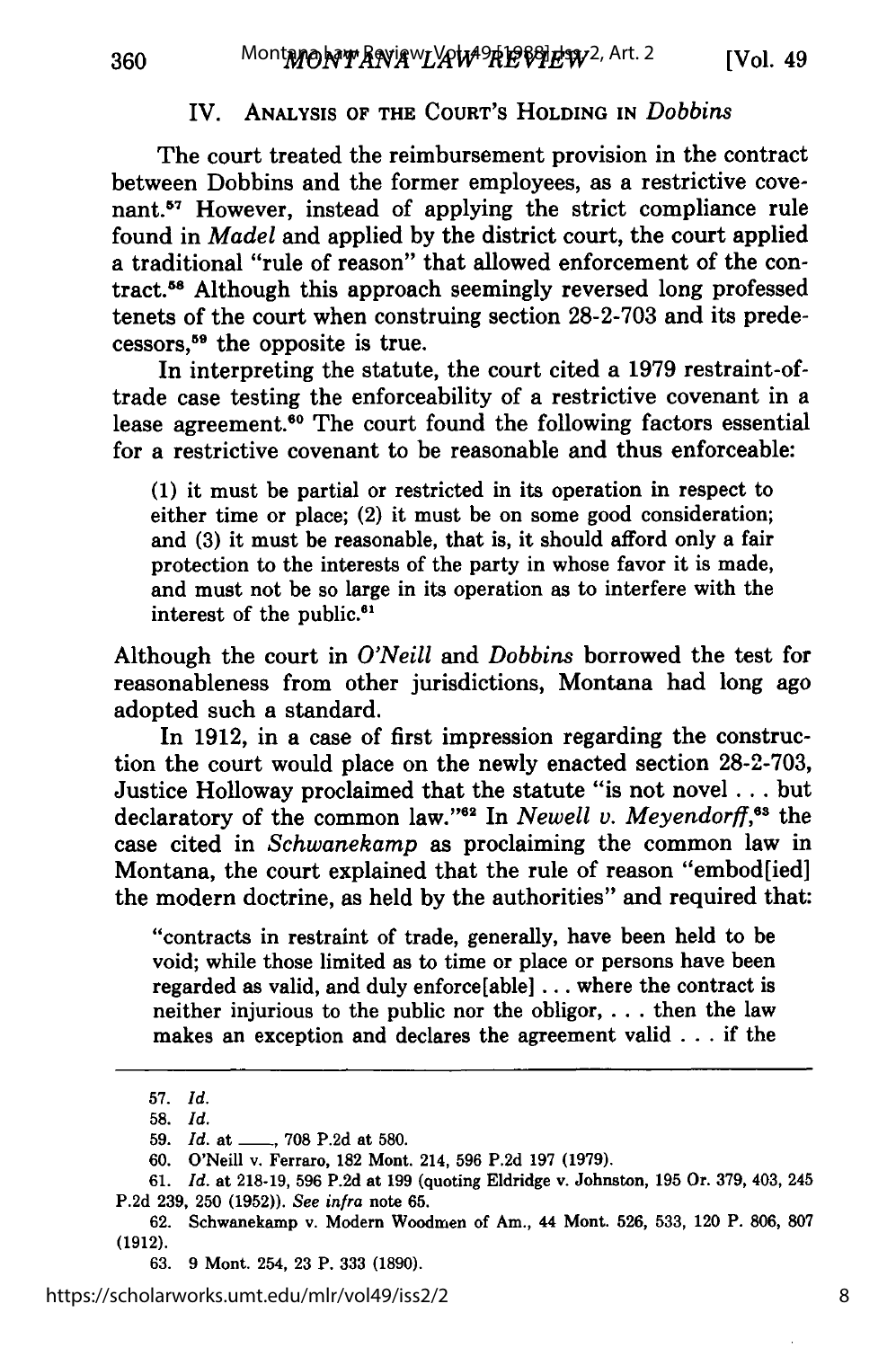contract is founded on valuable consideration, and a reasonable ground of benefit to the other party, it is free from objection, and may be enforced."<sup>64</sup>

Although the court in *Dobbins* did not cite its earlier holdings in *Schwanekamp* and *Newell* as authority for rejecting the strict compliance rule of *Madel,* it expressed essentially the same doctrine in both *O'Neill and Dobbins.6* However, in *Dobbins,* the court may have made one noticeable modification to the traditional rule of reason.

In explaining and limiting its holding in *Madel,* the court asserted that the contract provision it considered in *Madel* was "in effect, an absolute prohibition upon Madel's right to engage in the business of selling insurance."<sup>66</sup> Furthermore, when distinguishing the contractual provision in *Dobbins* from that in the *Madel* case, the court referred to the provision in the contract in *Madel* as "prohibit[ing] the defendant from engaging in  $\ldots$  [his] business."<sup>67</sup> When reconciling this characterization of the *Madel* restrictions with its application, $68$  one attribute giving rise to a restraint is discernible. The contract in *Madel* absolutely prohibited the employee from engaging in his trade with respect to only a portion of customers within the market.69

If indeed the court drew the line of reasonableness and thus enforceability of post-employment covenants to automatically exclude any covenants similar to that construed in *Madel,* then in *Dobbins* the court effectively amended the common-law rule of reason.<sup>70</sup> Thus, under this theory, any contract that prohibits the

**66.** Dobbins, **-** Mont. at **- , 708 P.2d** at **579.** The contract provision read: The Employee agrees and covenants that for a period of five **(5)** years after the termination of this Agreement, he will not directly or indirectly own, manage, operate, control, be employed **by,** or participate in or be connected in any manner with the ownership, management, operation or control of any business which sells **.. .** to any customer of Employer with whom the Employee has at any time had any dealings on behalf of the Employer; contact or solicit any customers of the Employer with whom the Employee has at any time had any dealings on behalf of the Employer; or sell or deliver to any customer of the Employer any insurance sold **by** Employee while an Employee of the Employer as set out in this contract. **67.** *Id.*

**68.** *See supra* text accompanying notes **29** and 41.

**69.** *See supra* text accompanying notes **29 &** 41.

*<sup>64.</sup> Newell,* **9** Mont. at **260, 23** P. at 334 *(citing* Lawrence v. Barber, **10** Barb. 641; Chappel v. Brockway, 21 Wend. **157;** Oregon Steam Navigation Co. v. Winsor, 20 Wall. 64 **(1873)).**

**<sup>65.</sup>** The tests adopted **by** the court in *Dobbins* were originally derived from Cook v. Johnson, 47 Conn. **175, 36** Am. Rep. 64 **(1879)** (considering the validity of a contractual restraint ancillary to sale of a business). *See Dobbins,* **-** Mont. at **\_\_ , 708 P.2d** at **580,** (quoting Eldridge v. Johnston, **195** Or. **379,** 403, 245 **P.2d 239, 250 (1952)).**

**<sup>70.</sup>** At common law, restraints could absolutely prohibit practice of a trade as to any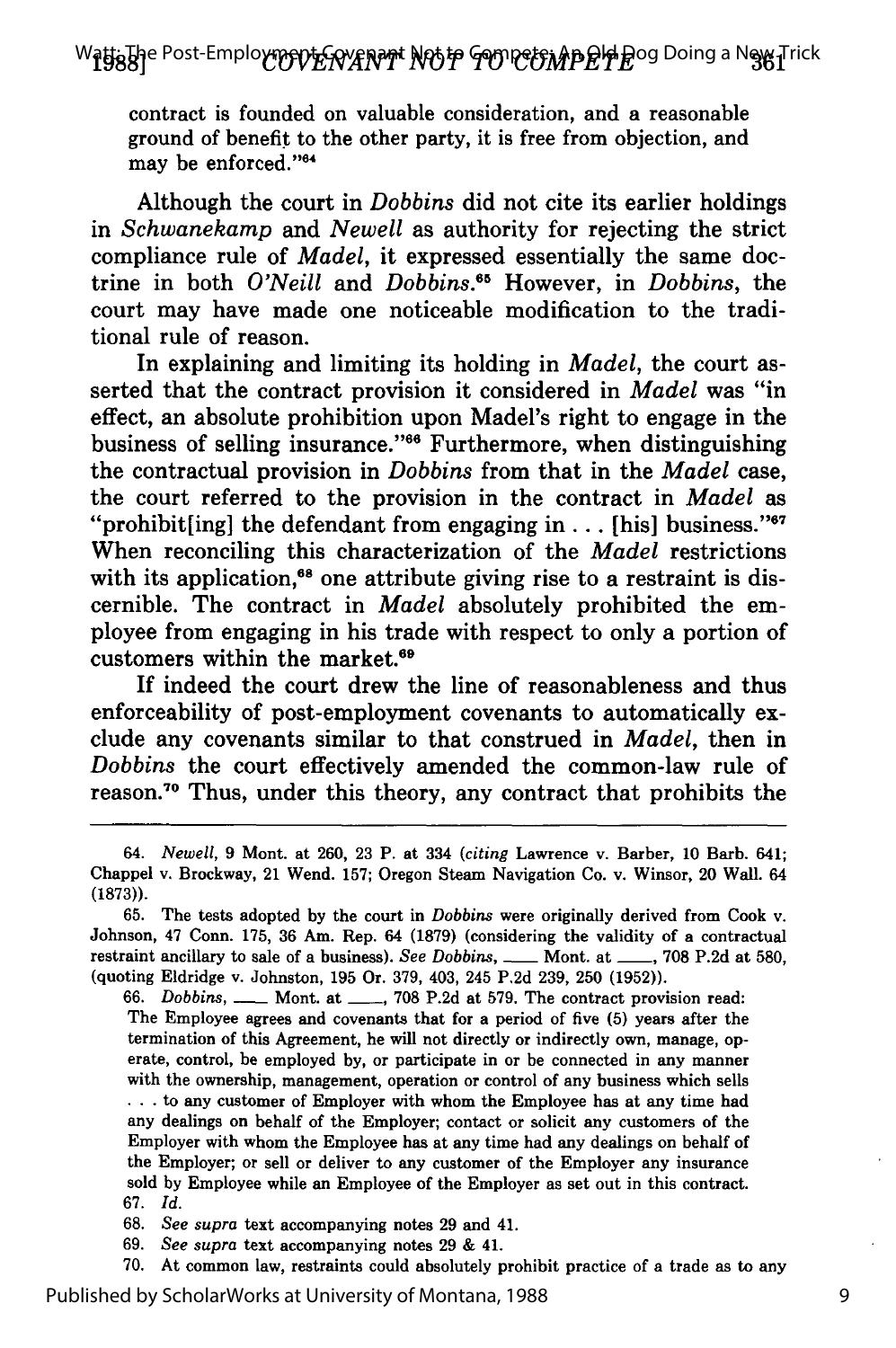former employee from serving even one prospective customer would be void as a per se restraint of trade.<sup>71</sup>

However, a more logical explanation of the court's classification of the *Madel* contract as an absolute restraint on trade is that the court merely restated what it considered to be its holding in *Made1.72* The court's summary of *Madel* supports this conclusion. The court treated the *Madel* covenant as one that totally precluded the employee from soliciting business "in any manner" in the entire Montana credit insurance market for a period of five years.<sup>73</sup> This interpretation reconciles with the balance of the decision where the court distinguished the *Dobbins* contract as one that did not contain per se absolute prohibition terms such as that in the *Madel* contract.<sup>74</sup> Furthermore, it is unreasonable to conclude that the court would take great pains to lay down the three tests constituting the rule of reason, without intending that the tests be applied to all contracts, even those similar in terms to that construed in *Madel.*<sup>75</sup> Consequently, while support exists for the contention that all constraints which absolutely restrain any trade are void,76 the more logical approach would treat the court's reference to *Madel* as contemplating covenants acting to restrain trade as to an entire market.<sup>77</sup>

### V. **CONSIDERATIONS FOR DRAFTING AND LITIGATING RESTRICTIVE COVENANTS IN** EMPLOYMENT **CONTRACTS**

A review of the case law reveals four distinct exceptions to the section **28-2-703** statutory prohibition against restraints on trade. These exceptions include those found in sections 28-2-70478 and

362

75. Application of the rule of reason to the facts in *Madel* may very well have led to the same conclusion that the five year restriction as to 24 out of 158 potential customers was unreasonable under the factors outlined in *Dobbins.*

- 76. *Dobbins,* **-** Mont. at **-** , 708 P.2d at 579.
- 77. *Id.* at \_\_\_, 708 P.2d at 580.
- 78. *See supra* note 15 for text of statute.

segment of the market so long as the restrictions were reasonable. *See supra* note 69 and accompanying text.

<sup>71.</sup> This would include customers of the former employer as well as prospective customers within a geographic area.

<sup>72.</sup> *Dobbins*, <u>**--- Mont.** at <sub>----</sub>, 708 P.2d at 579.</u>

<sup>73.</sup> *Id.*

<sup>74.</sup> *Id.* The court's comparison of the *Dobbins* restraint to that in *Madel* was not done on a point by point basis. Rather, the court recited its holding in *Madel* without applying the rule of reason to the *Madel* covenant. Thus, when the court examined the *Dobbins* restraint pursuant to the rule of reason and proclaimed that the two provisions did not compare, the court was treating the *Madel* covenant as a complete bar on access to the market on which restraints were placed.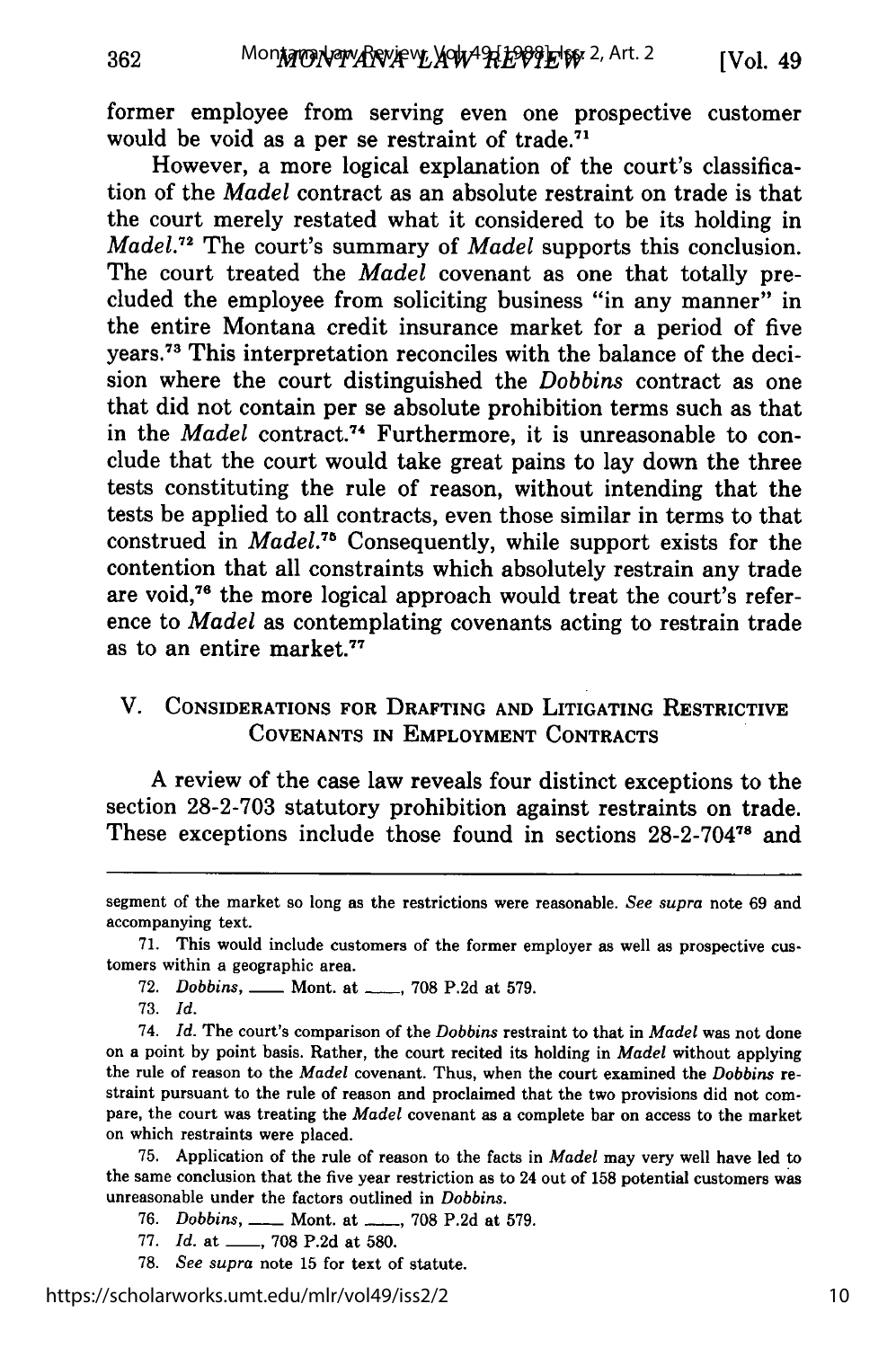Watt<sub>8</sub>Uje Post-Employment Covenant Not to Compete: An Old Doing a New Trick<br>Watt

-705 **7** of the Montana Code Annotated; protection of an employer's confidential information authorized by section 39-2-102 of the Montana Code Annotated; and finally, those restraints allowed by the reasonableness test expressed in *Dobbins.* However, special caveats accompany reliance on each of these exceptions when drafting or litigating post-employment restrictive covenants.

#### *A. Statutory Exceptions*

When attempting to rely on either section 28-2-704 or section -705 of the Montana Code Annotated, practitioners should be cognizant of the degree of restraint seemingly allowed under these two exceptions. While these statutory exceptions primarily involve contractual restraints following the dissolution of a partnership or sale of goodwill of a business, situations conceivably may arise where such a transaction may additionally include provisions for an employment relationship. Examples of such instances include: when a partner is employed by the partnership, where a former partner is employed by a partnership immediately following dissolution, or where a former owner remains as an employee of the business subsequent to its sale. When such a situation occurs, the central issue is whether the contract is ancillary<sup>80</sup> to the dissolution of a partnership<sup>81</sup> or sale of goodwill of a business.<sup>82</sup> If the agreement is found to be ancillary to a qualifying event, analysis would then proceed to determine whether the terms sought to be enforced are within the statutory limits.<sup>83</sup>

One apparent distinction between an express exception and the *Dobbins* rule of reason is that the express exception allows for

**<sup>79.</sup>** *See supra* note **16** for text of statute.

<sup>80.</sup> Ancillary contracts must be incidental to a larger transaction that transfers a protectable interest. *See* 17 C.J.S. *Contracts §* 241(2) (1963).

<sup>81.</sup> **MONT. CODE ANN.** § 28-2-704 (1987). *See supra* note 15 for text of statute.

<sup>82.</sup> **MONT. CODE ANN.** *§* 28-2-704 (1987). *See supra* note 15 for text of statute. Goodwill only attaches with actual ownership of the business. Where a stockholder only held stock in a business, the corporation owned the business' goodwill; thus, a covenant not to compete was ineffective as to the stockholder. Wylie v. Wylie Permanent Camping Co., 57 Mont. 115, 121, 187 P. 279, 218-82 (1920). *But cf.* Western Media, Inc. v. Merrick,  $-$ Mont. **-, -,** 727 P.2d 547, 549 (1986) (Non-competitive covenant upheld because officer-stockholder held goodwill upon dissolution). Attempts to guise employment contracts as a sale of goodwill have been resoundingly rejected by the courts. *See,* Comment, *Montana's Law Regarding Contracts in Restraint of Trade,* 30 **MONT.** L. **REV.** 185, 197 (1968) (authored by Cain).

<sup>83.</sup> The court strictly construes the geographic limitations set forth in **MONT. CODE ANN.** *§* 28-2-704 (1987). *See* Lar-Con Corp. v. Murman Properties, Ltd., 188 Mont. 183, 186, 612 P.2d 676, 678, (1980). Time limitations or other restrictions must be reasonable to qual**ify** under the statutory exceptions. *See Jenson v. Olsen,* 144 Mont. 224, 227, 395 P.2d 465, 467 (1964).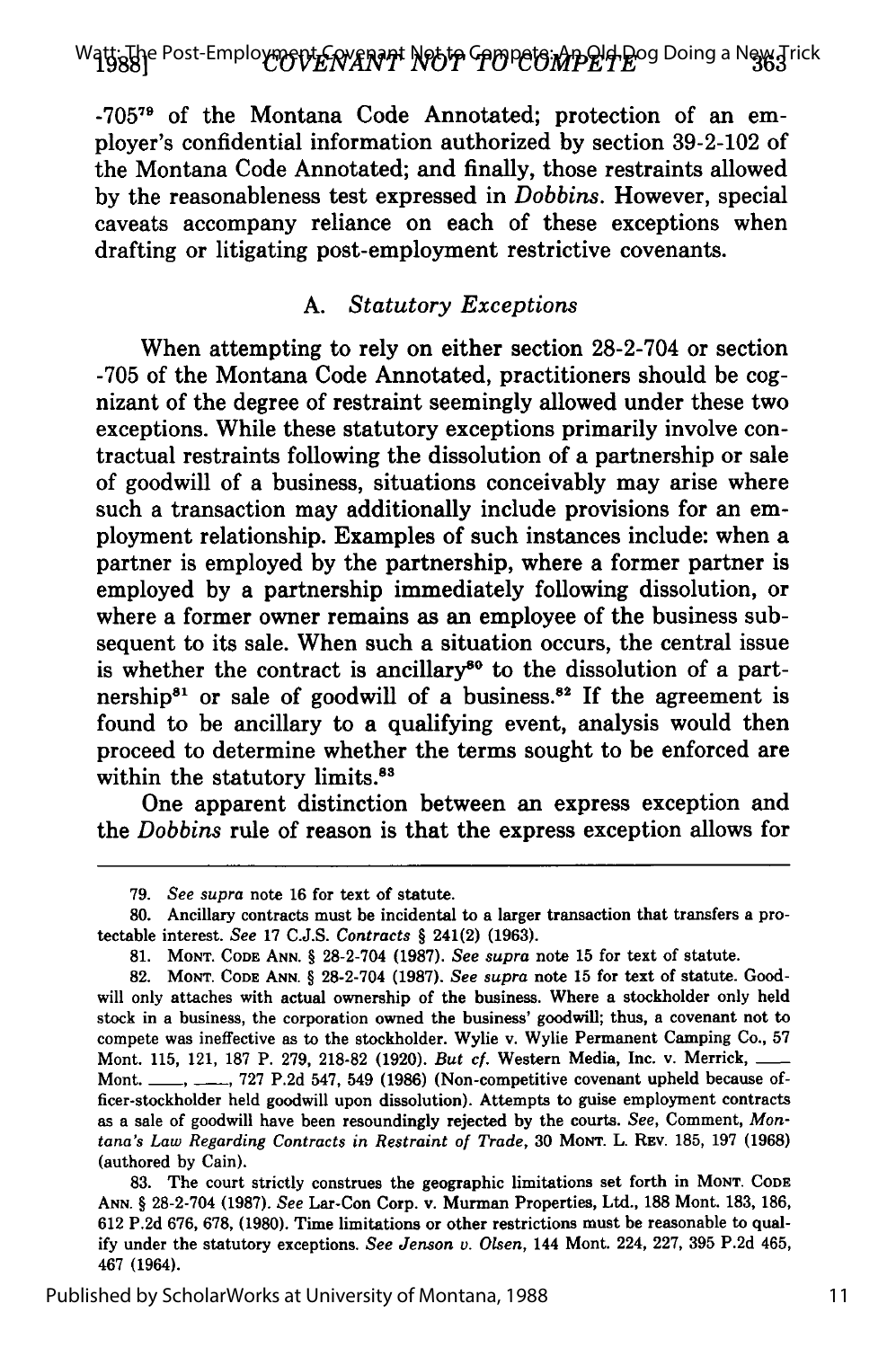protection within a geographical area, while under *Dobbins* the restrictive covenant may be limited to protecting particular customers.<sup>84</sup> Thus, the employer may enjoy broader protection from a statutory exception in a localized market. Additionally, if the rule of reason dictates that any prohibition of a trade constitutes an unenforceable restraint,<sup>85</sup> then absent privileged information,<sup>86</sup> the statutory exceptions provide the exclusive access to injunctive relief.<sup>87</sup>

Practitioners should also consider reasonableness when evaluating the enforceability of a provision initially authorized **by** the statutory exception. The test for reasonableness of a covenant is mainly raised when considering the duration of the covenant.<sup>88</sup> However, reasonableness of the degree of protection could conceivably become an issue if the employer attempted to apply both a statutory exception as to geographical area coupled with a *Dobbins* type provision as to particular clients.<sup>89</sup>

### B. *Confidential Information*

An employer is afforded protection from disclosure or use **by** an employee of information in which the employer has a property interest.<sup>90</sup> This protection is derived from section 39-2-102 of the Montana Code Annotated, which reads: "[e]verything which an employee acquires **by** virtue of his employment, except the compensation, if any, which is due to him from his employer, belongs to the latter, whether acquired lawfully or unlawfully or during or after expiration of the term of his employment." $91$  Thus, the primary criterion for invoking the confidential information excep-

**90.** *Houchen,* **152** Mont. at **198,** 448 **P.2d** at **161.** For a discussion of the types of information giving rise to a property interest *see* **Blake,** *Employee Agreements Not to Compete,* **73 HARV. L. REV. 625, 667-72 (1960).**

**91.** *Houchen,* **152 Mont. at 198, 448 P.2d at 161.** https://scholarworks.umt.edu/mlr/vol49/iss2/2

**<sup>84.</sup>** *See supra* notes **57-77** and accompanying text.

**<sup>85.</sup>** *See infra* notes **98-117** and accompanying text.

**<sup>86.</sup>** *See supra* note **25** and accompanying text.

**<sup>87.</sup>** Injunctive relief is available under this statute, Treasure Chem.,Inc. v. Team Laboratory Chem. Corp., **187** Mont. 200, 202, **609 P.2d 285, 287 (1980).** Damages may be sued for under Leiman-Scott,Inc. v. Holmes, 142 Mont. **58, 61, 381 P.2d** 489, 490 **(1963).**

**<sup>88.</sup>** *See* Jenson v. Olson, 144 Mont. 224, **395 P.2d** 465, *See generally* Annotation, *En*forceability of Restrictive Covenant Ancillary to Employment Contract, as Affected by Du*ration of Restriction,* 41 A.L.R.2d **15 (1955).**

**<sup>89.</sup>** *See, e.g.,* Jenson v. Olson, 144 Mont. 224, **395 P.2d** 465 (1964). Conceivably the court would look at the cumulative effect to determine whether the additional protection would be reasonable. The primary concern would be whether the employer would be limited to the so called reasonable boundaries of the statutory exceptions or rather would be able to add the *Dobbins* protection in cases where such protection may be warranted.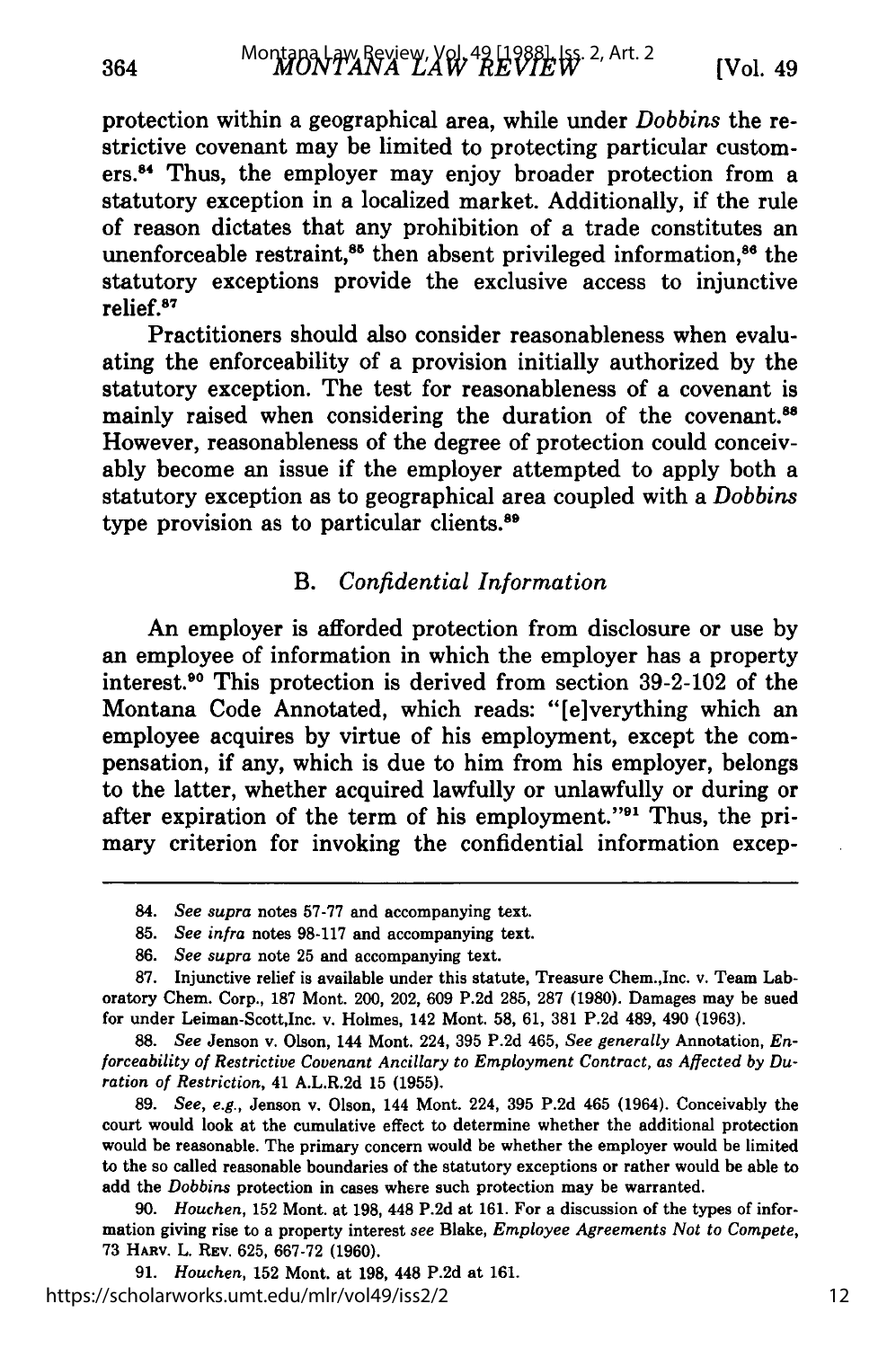Wa**ttiJ8f** Post-Employ**ment ENYANT NOT CIMPET MPLA P**og Doing a New Trick

tion<sup>92</sup> is whether the employer has a property right in the information that the employee uses or discloses. Before recognizing an employer's property right in any particular information a court must first determine that the information was gained **by** the employee through a trust or confidence and that the information is of a confidential nature.

When filing a complaint under section **39-2-102** of the Montana Code Annotated, practitioners should include allegations that **(1)** the employer took reasonable steps to secret the information at issue<sup>93</sup> and (2) that such information was confidential and not readily accessible to the competition.<sup>94</sup> Employers must plead and prove both allegations to avail themselves of the protection of this statute.<sup>95</sup> In the absence of such proof, a former employee will be free to use any information or knowledge gained during employment.<sup>96</sup> The remedies available for an employee's breach of a recognized employer confidence include both damages and permanent injunction.<sup>97</sup>

### *C. Rule of Reason as Established in Dobbins*

When considering the application of the rule of reason as announced **by** the court in *Dobbins,* practitioners should review the

**95.** It is plaintiff's burden to prove that the information sought to be protected is of a confidential nature and, in cases where there is a written contract containing a covenant not to disclose, the plaintiff has the burden to prove that the covenant does not violate MONT. **CODE ANN.** § **28-2-703.** However, the proof that the information is of a confidential nature and has been secreted works to overcome both burdens. *Gould,* **203** Mont. at **222-23, 661 P.2d** at 454.

**96.** *Madel,* **176** Mont. at **55, 575 P.2d** at 1324.

**97.** *Houchen,* **152** Mont. at **196,** 448 **P.2d** at **160.** While **MONT. CODE ANN.** § **39-2-102 (1987)** provides protection as to confidential information obtained pertaining to the needs and or preferences of particular clients, no such safeguard is available to protect the goodwill associated with the customer relationship with the employee regardless of the resources the employer may have invested to nurture such goodwill. *See* Mathews Paint Co. v. Seaside Paint and Lacquer Co., 148 Cal. **App.2d 168, 306 P.2d 113, 117 (1957)** (cited with approval in *Madel)* (Plaintiff spent many years developing a clientele but failed to allege that the knowledge of former workers was confidential and the information was not readily accessible to the competition. However, the goodwill associated with the employees was not at issue in the case because the employer could not claim a property right in such goodwill). *See* Blake *supra* note **90,** at **670-71.** (The covenant not to compete is available to protect the employer's investment in building a goodwill relationship between the employee and customer).

**<sup>92.</sup>** Although the protection allowed an employer under **MONT. CODE ANN.** § **39-2-102 (1987)** may be considered an exception to **MONT. CODE ANN.** § **28-2-703 (1987),** this is somewhat of a misnomer. Only in those instances where there is an employment contract containing a covenant not to disclose does this exception apply. *Compare Gould,* **203** Mont. **217,** 455 **P.2d** 451, *with Houchen,* **152** Mont. 194, 448 **P.2d 158.**

**<sup>93.</sup>** *See* Blake, *supra* note **90,** at **673-74.**

<sup>94.</sup> *Houchen,* **152** Mont. at **198,** 448 **P.2d** at **161.**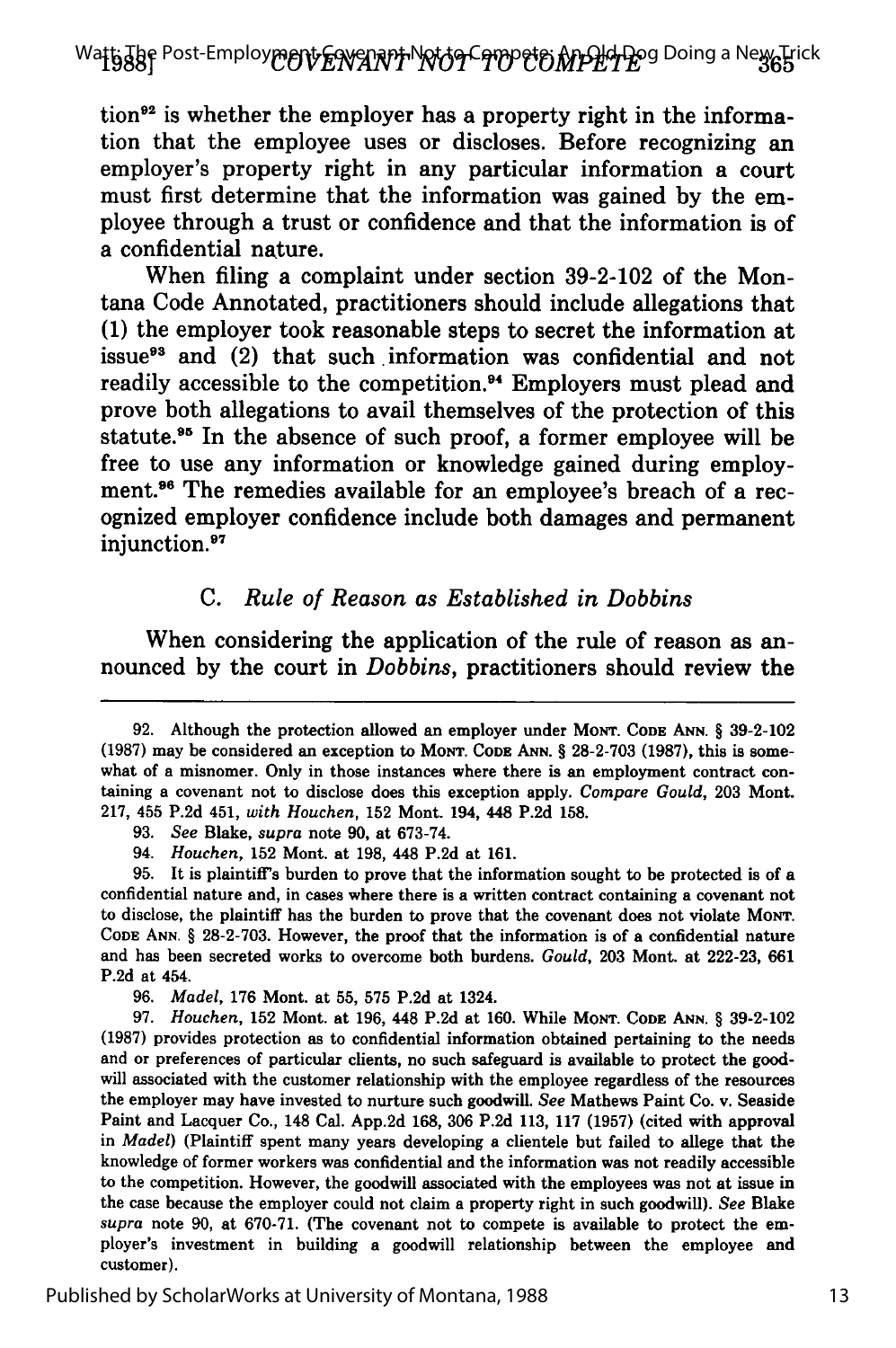policies and historical background which color such an application. The doctrine opposing restraint of trade dates back to eighteenth century England.98 Courts of that era were faced with the task of harmonizing the policy considerations supporting freedom to contract versus the interest of society in reaping the economic utility from members of that society functioning in positions where they optimize their income and thus that of society.<sup>99</sup> While the circumstances of life have vastly changed since the creation of the rule of reason, courts continue to use the same formula to balance these interests.<sup>100</sup> One primary concern today centers on the restraints an employer may place on an employee to protect the employer's interest in the goodwill in the relationship the employee has established with customers.101

When applying the rule of reason, practitioners should remember that there is no set formula for finding any particular covenant to be reasonable.<sup>102</sup> Each case must and will vary due to the differences in factual situations.<sup>103</sup> Therefore practitioners should be especially diligent in obtaining factual information.

After initially determining that the covenant is limited as to time or place,<sup>104</sup> and is supported by valuable consideration,<sup>105</sup> the practitioner should examine relevant factors to determine if the covenant is reasonable. The initial inquiry when determining the reasonableness of a covenant is whether the employer's interests receive only that degree of protection which is necessary to preserve it.<sup>106</sup> Recognized employer interests that reasonably warrant protection include: trade secrets, confidential information and goodwill associated with customer relations.<sup>107</sup> After identifying an employer's protectable interest, the practitioner should evaluate it by identifying the variables bearing on the value of the interest.<sup>108</sup> Finally, the practitioner should consider this value in light of the

100. *See supra* notes 58-61 and accompanying text.

- 101. *See* Blake, *supra* note 90, at 647.
- 102. 17 C.J.S. *Contracts §* 246 (1963).
- 103. *Id.*

104. *Dobbins,* \_\_\_ Mont. at \_\_\_, 708 P.2d at 580. See also 17 C.J.S. *Contracts* § 247 **(1963).**

105. *Dobbins,* \_\_\_\_ Mont. at \_\_\_\_, 708 P.2d at 580.

106. *See* Blake, *supra* note 90, at 648-49.

107. *See generally* Blake, *supra* note 90, at 653-74.

https://scholarworks.umt.edu/mlr/vol49/iss2/2

<sup>98.</sup> *See Newell,* 9 Mont. at 259-60, 23 P. at 333; *see also* Blake, *supra* note 90, at 629.

<sup>99.</sup> *Newell,* 9 Mont. at 260-61, 23 P. at 333-34. For an in-depth explanation of the development of this body of law, *see* Blake, *supra* note 90, at 627-46.

<sup>108.</sup> *See* Blake, *supra* note 90. These factors include, but are not limited to, the nature of the contact with customers, the type of product sold, the time period required for the employee to establish this relationship, nature of the business, and the investment the employer has made in this particular interest.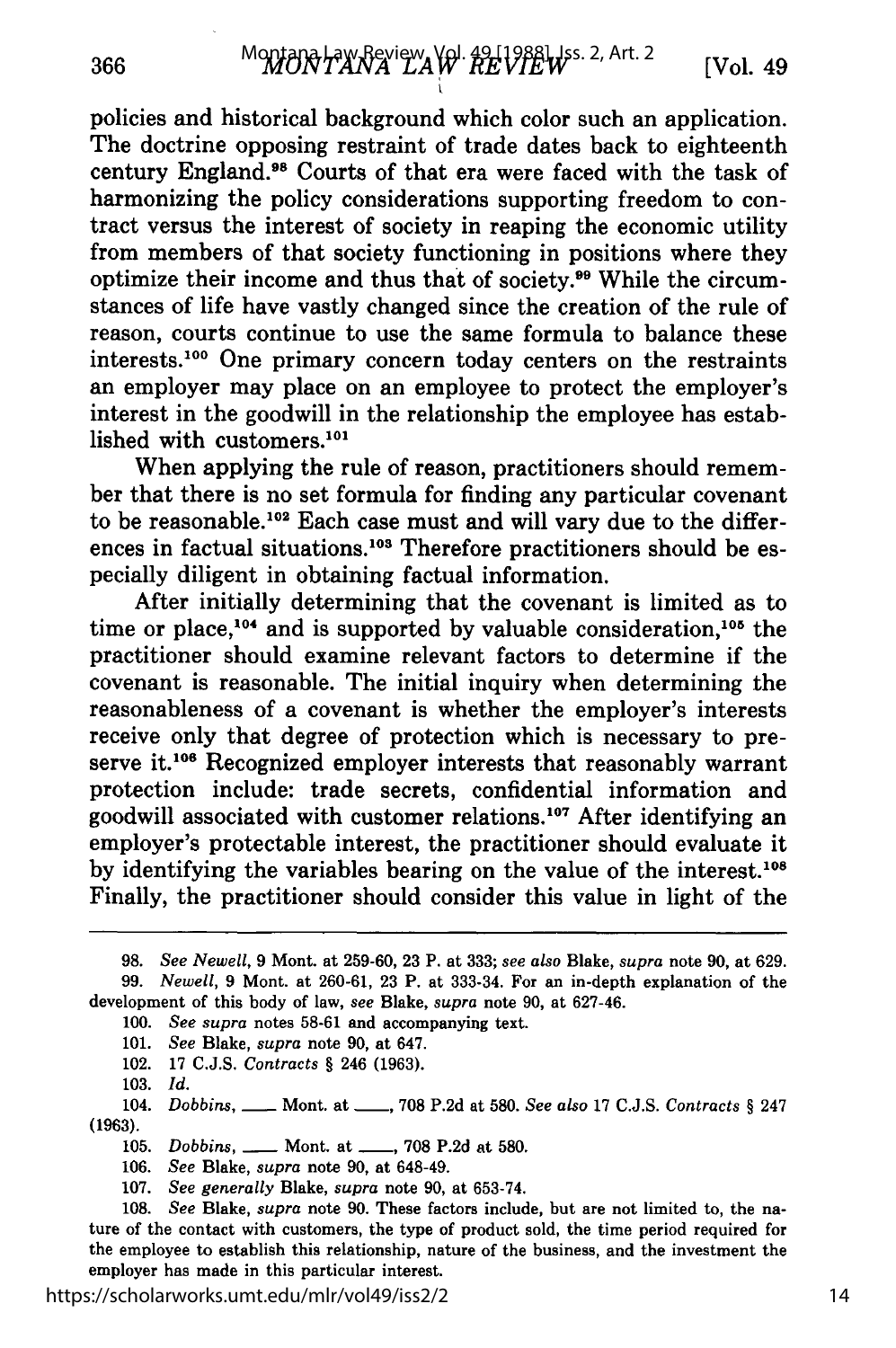degree of protection that the employer seeks to enforce.<sup>109</sup> Examples of protection factors include: geographical area of the restriction, restrictions as to service of particular customers, and duration of the restraint.<sup>110</sup>The practitioner then must consider whether the burden placed on the employee is reasonable.'11 Such a valuation is accomplished **by** considering various factors pertinent to the employee's burden. These factors include the broadness of the restrictions; the length of time for which the employee has worked for the employer; the length of time the employee would be barred from competing with the employer; the narrowness of the prohibition; and compensation, experience or training received during the term of employment.<sup>112</sup> Additional factors pertinent to this determination are the circumstances leading to the termination of employment.<sup>113</sup>

Policy considerations play a major role when attempting to determine whether a particular restraint constitutes an unreasonable burden on society.<sup>114</sup> The practitioner should be keenly aware of society's distaste for both monopolies<sup>115</sup> and unemployment.<sup>116</sup> Applying these factors, the practitioner should consider the size and impact on a market, the aggregate cost to society, and other public policies that are particular to a specific employment position or activity.<sup>117</sup>

### VI. **CONCLUSION**

The *Dobbins* decision represents a major milestone in the area of post-employment restraints of trade. While the court seemingly revitalized the common-law rule of reason, questions still remain as to what constitutes a reasonable restraint. While some authority

**109.** *See* Blake, *supra* note **90,** at **651.** *See also* **17 C.J.S.** *Contracts,* **§** 246 **(1963).**

**115.** *See* **17 C.J.S.** *Contracts,* **§ 250 (1963).**

**116.** *Newell,* **9** Mont. at **260, 23** P. at 334. *But see* Blake, *supra* note **90,** at **686-87.**

**117.** *See* Blake, *supra* note **90,** at **687.** Many professional codes of conduct embody such a "profession specific" public policy. For example, the professional code of conduct governing the legal profession provides that: **"A** lawyer shall not participate in offering or making **...** a[n] **...** employment agreement that restricts the rights of a lawyer to practice after termination of the [employment] relationship, except an agreement concerning benefits upon retirement **.... "** Model Rules of Professional Conduct Rule 5.6(a) **(1988).** Where these codes prohibit restrictions on competition, attempted violations have been held **unen**forceable. *See, e.g.,* Hagen v. O'Connell, Goyak **&** Ball, **P.C., 68** Or. **700, 683 P.2d 563** (1984).

**<sup>110.</sup>** *See generally* Blake, *supra* note **90.**

**<sup>111.</sup>** *Dobbins,* **-** Mont. at **\_\_, 708 P.2d** at **580.**

<sup>112.</sup> *See* Blake, *supra* note **90,** at **684-86.** *See also* **17 C.J.S.** *Contracts, §* 254 **(1963).**

**<sup>113.</sup>** Although the new wrongful discharge statute has not been tested in this area of the law, it is questionable whether an employer could enforce such a covenant after violating this act, codified as **MONT. CODE ANN. § 39-2-901** through -914.

<sup>114.</sup> *See* Blake, *supra* note **90,** at **686.** *See also* **17 C.J.S.** *Contracts,* **§** 249 **(1963).**